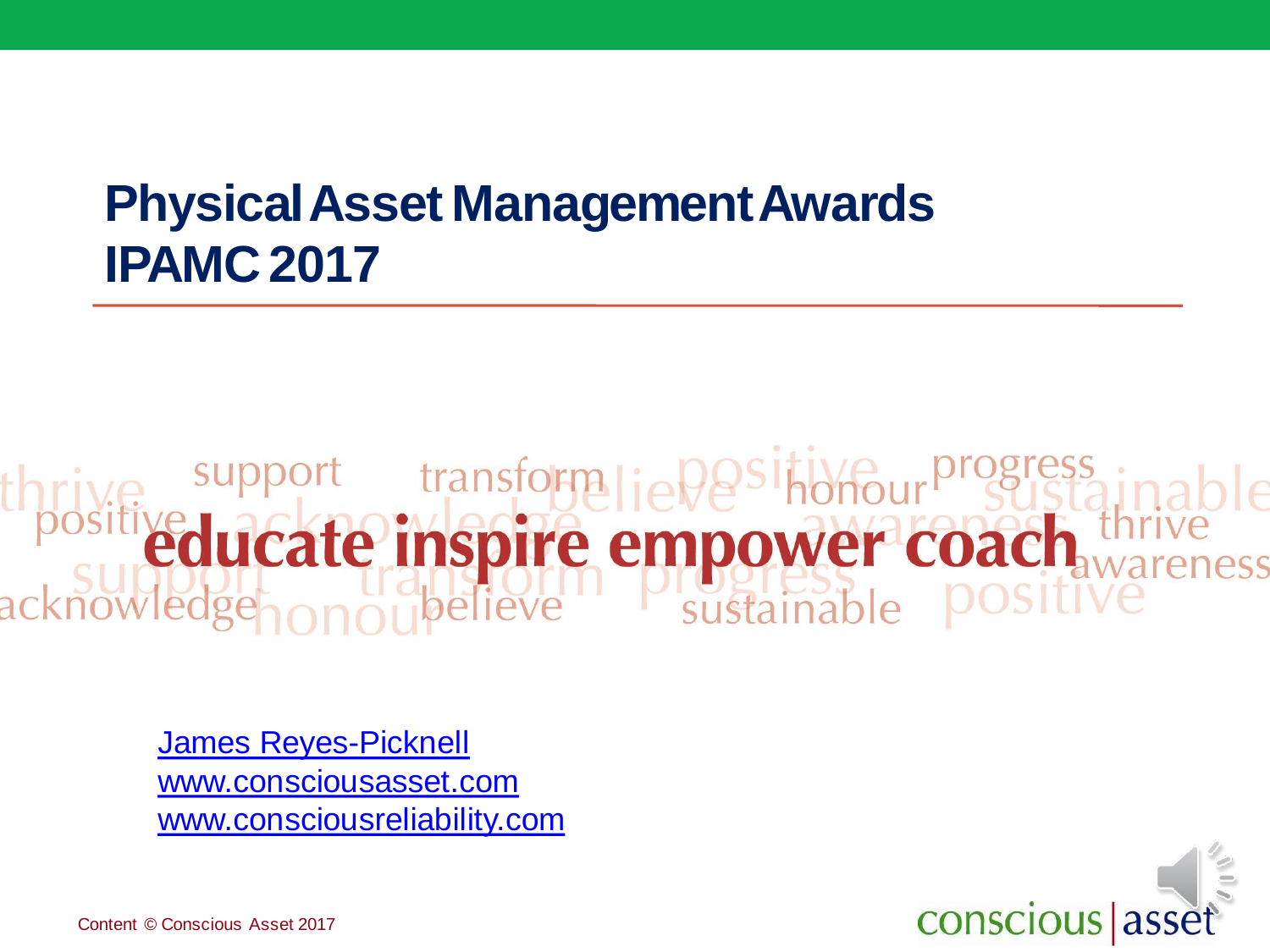## UPTIME Model of Excellence

Choosing Excellence RCM Continuous Improvement EBAM

**Essentials** 

Work Management

Basic Care

Materials Management

Performance Management

Information Systems

Leadership

**Strategy** People & Teams

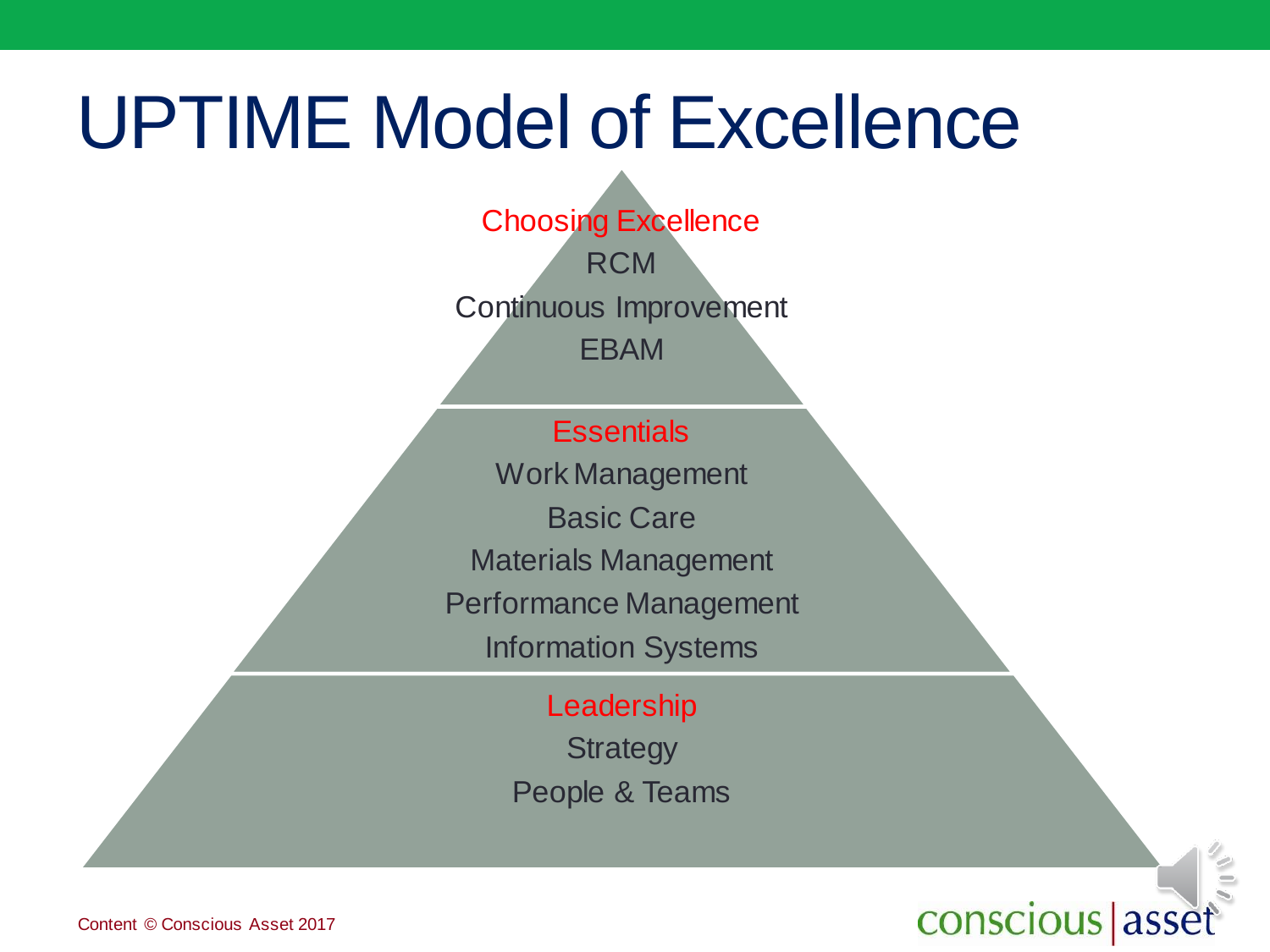#### What can UPTIME do for you?

- **Reliability**  $\rightarrow$  **effectiveness**
- Maintenance process  $\rightarrow$  efficiency

Combined: doing the right things the right way!

- Plant uptime and availability
- **Increased production / service delivery**
- More stable production
- **Improved quality**
- Lower costs, improve finances
- Environmental compliance it's good for the planet
- Improved safety it's good for you!

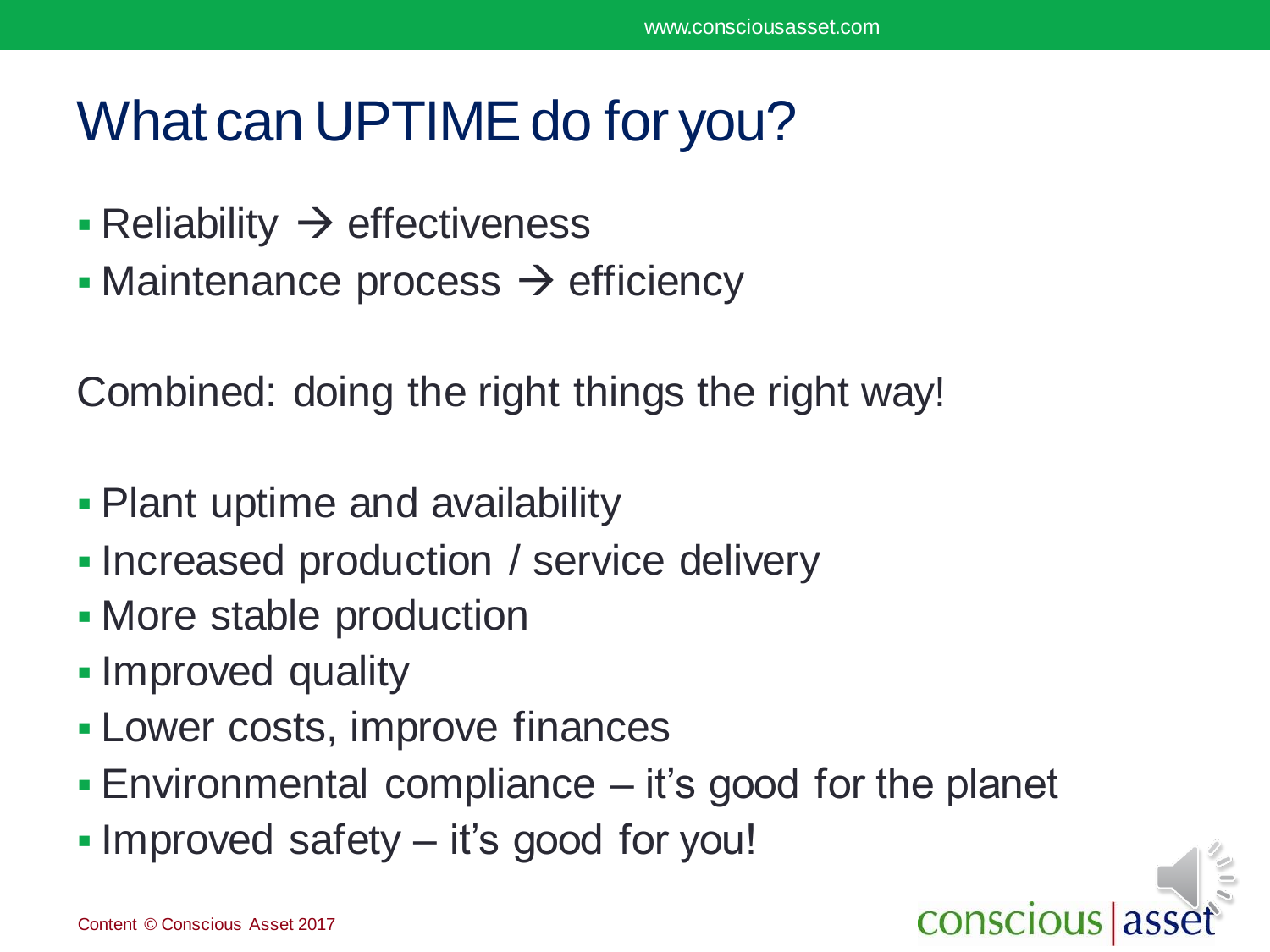### Where are you today?

Uptime - Strategies for Excellence in Maintenance Management (3rd Edition) Maturity Profile

|      | iviului ily i i omo        |                                                                                                                                                                                                                |                                                                                                                                                         |                                                                                                                                                                                         |                                                                                                                                             |                                                                                                                                                                                     |                                                                                                                                         |                                                                                                                                                                                                                                                            |                                                                                                                                                                                                                                                           |                                                                                                                                                                                                                                                  |                                                                                                                                                                   |
|------|----------------------------|----------------------------------------------------------------------------------------------------------------------------------------------------------------------------------------------------------------|---------------------------------------------------------------------------------------------------------------------------------------------------------|-----------------------------------------------------------------------------------------------------------------------------------------------------------------------------------------|---------------------------------------------------------------------------------------------------------------------------------------------|-------------------------------------------------------------------------------------------------------------------------------------------------------------------------------------|-----------------------------------------------------------------------------------------------------------------------------------------|------------------------------------------------------------------------------------------------------------------------------------------------------------------------------------------------------------------------------------------------------------|-----------------------------------------------------------------------------------------------------------------------------------------------------------------------------------------------------------------------------------------------------------|--------------------------------------------------------------------------------------------------------------------------------------------------------------------------------------------------------------------------------------------------|-------------------------------------------------------------------------------------------------------------------------------------------------------------------|
|      |                            | Strategy                                                                                                                                                                                                       | People & Teams                                                                                                                                          | Work Management                                                                                                                                                                         | Materials Mangement Basic Care                                                                                                              |                                                                                                                                                                                     | Performance<br>Management                                                                                                               | Support Systems                                                                                                                                                                                                                                            | <b>Reliabilty Centered</b><br>Maintenance                                                                                                                                                                                                                 | <b>Reliability Quick Start EBAM</b><br>& Optimization                                                                                                                                                                                            |                                                                                                                                                                   |
|      | Excellence<br>Rare         | Maintenance<br>programs clearly<br>support broader<br>corporate strategic<br>goals. Programs and maintainers active.<br>practices well<br>established.<br>documented and<br>undergo continuous<br>improvement. | Fully developed<br>multi-skilling,<br>autonomous teams<br>of operators and<br>Speicialist<br>engineering support<br>available.                          | Long term planning<br>cycles and extensive<br>use of standard job<br>plans. Planning is<br>used to determine all<br>support requirements<br>for new systems<br>based on RCM<br>results. | Stockouts rare.<br>Service level 98%<br>plus. Inventory turns<br>> 2 times.                                                                 | Full regulatory<br>compliance. PM<br>program features<br>extensive CBM.<br>Operators do some<br>minor PM.<br>Equipment condition<br>good. 5S fully<br>implemented and<br>sustained. | Fully balanced score Full user acceptance<br>cards for teams.<br>Improvement results of integrated<br>evident in<br>performance trends. | and widespread use<br>management<br>systems sharing<br>information across<br>the enterprise.<br>Information is widely<br>used in EBAM and<br>reliability work and<br>performance<br>management.                                                            | RCM being used<br>proactively for new<br>projects. RCM,<br>maintenance<br>planning and support<br>analysis used before<br>new equpiment /<br>systems are put into<br>service.                                                                             | Reliability<br>enhancements rely<br>on use of advanced<br>mathematical models elicitation process to<br>and data. RCM<br>results are continually reliable. Decisions<br>being improved upon, are regularly<br><b>RCFA</b> used<br>occassionally. | Data is useful. Any<br>gaps are closed with<br>a formal knowledge<br>ensure information is<br>informed with<br>trustworthy evidence.                              |
|      | Competence                 | Maintenance strategy Multi-skilling and<br>and plans align with<br>corporate strategic<br>goals. Improvements<br>in place.<br>Maintenance is<br>"under control".                                               | managed teams of<br>maintainers and<br>operators. Reqular<br>use of RCFA and<br>RCM analysis teams.                                                     | Scheduling and<br>planning well<br>established for most<br>work Compliance<br>high.                                                                                                     | Inventory turns $> 1$ .<br>Service level 95%<br>plus. Stockouts less<br>than 5%.                                                            | Full regulatory<br>compliance. PM<br>program features<br>some CBM.<br>Operators help with<br>PM. Equipment<br>condition good. 5S<br>fully implemented                               | Reliability measures<br>in use and<br>improvement<br>programs monitored,<br>trends being<br>developed.                                  | Extensive<br>management<br>systems in use with<br>integration for sharing improved using<br>and re-use of<br>important information. evident in procedure<br>CBM and reliability<br>analysis tools in<br>place. EBAM in use.                                | PM program fully<br>developed using<br>RCM / PMO and<br>RCFA. RCM results<br>changes, training,<br>equpiment mods.                                                                                                                                        | RCFA used as<br>complement to RCM reliable and good<br>program.<br>Experimenting with<br>more complex<br>reliability tools /<br>methods. PM<br>Optimization no<br>longer needed.                                                                 | Data gathering is<br>information is<br>available for<br>improvement efforts.<br>There are information<br>gaps that are being<br>filled by experienced<br>workers. |
| Most | Understanding              | Management defined Some multi-skilling.<br>strategy & plans.<br>Improvement efforts<br>are underway and<br>working.                                                                                            | Mostly distributed<br>maintenance teams<br>with conventional<br>supervision. Task<br>based teams used as as work arises.<br>needed.                     | Scheduling<br>established,<br>compliance good.<br>Planning for major<br>work and shutdowns                                                                                              | Inventory turns > 0.7. Partial regulatory<br>Service level 90%<br>plus. Inventory<br>analysis being<br>performed.                           | compliance. PM<br>program based on<br>fixed interval tasks<br>with little CBM.<br>Equipment condition<br>fair. 1, 2 and 3 of 5 S<br>implemented                                     | Basic maintenance<br>performance<br>measures in use.                                                                                    | is in use with report<br>generation and<br>analysis. CBM is<br>supported with<br>specialized systems.<br>Documentation,<br>financial records,<br>maintenance, stores,<br>etc. not integrated.                                                              | CMMS, EAM or ERP RCM program in use RCFA used for more<br>for critical equipment.<br>PM program blends<br>manufacturers<br>recommendations<br>with experience and<br>RCM resullts,                                                                        | than just critical<br>failures. PM<br>Optimization applied<br>to "clean up" the<br>existing PM program. mostly experiential                                                                                                                      | Data is being used in<br>problem solivng<br>(RCFA) but data<br>problems are evident.<br>Decisions still require<br>inputs.                                        |
|      | Awareness                  | Documented goals<br>but no objectives or<br>plans to achieve<br>them. Attempts at<br>past improvement<br>programs have failed. Conventional                                                                    | Maintenance<br>organized by shops.<br>Some area<br>maintainers<br>assigned.<br>supervision.<br>Occassional teams<br>used for RCFA.                      | Scheduling with<br>about 50%<br>compliance. Plans<br>for shutdowns only                                                                                                                 | Inventory<br>improvement plans in compliance. PM<br>place. Measurement program under<br>of stores performance development using<br>started. | Poor regulatory<br>traditional methods.<br>Equipment condition<br>fair. 5S training and<br>pilots.                                                                                  | Financial measures<br>used to analyze<br>spend patterns.<br>Some downtime<br>records.                                                   | Management<br>systems use is spotty performed and some<br>and providing little<br>valuable output.<br>CMMS is in place<br>and operating<br>independent of other<br>systems. A number of<br>ad hoc systems are in<br>use.                                   | improvements are<br>implemented. PM<br>program is being<br>followed.                                                                                                                                                                                      | Downtime analysis is RCFA used for highly Data collection is<br>critical / visible<br>failures. It is the                                                                                                                                        | done but generally<br>data is in poor shape<br>primary reliabilty tool. / useless for reliability<br>purposes.                                                    |
|      | Innocence                  | No documented<br>strategy.<br>Maintenance is<br>largely reactive to<br>breakdowns.                                                                                                                             | Centralized<br>organization based<br>on trades<br>demarcation. No sign schedule<br>of teamwork.<br>Operations and<br>maintenance do not<br>collaborate. | No planning, little<br>scheduling and poor<br>compliance to                                                                                                                             | Frequent stockouts.<br>Service level poor.<br>Jobs frequently<br>waiting for parts.                                                         | Poor regulatory<br>compliance. Minimal measures being<br>or non-existent PM<br>program. Equipment<br>condition poor.                                                                | Only financial<br>watched but no<br>analysis of costs<br>performed.                                                                     | Little to no use of<br>management<br>systems. May be<br>using variety of ad<br>hoc systems with little missing or not<br>to no sharing of data<br>and information<br>among them.<br>Maintenance is<br>operating its own<br>isolated information<br>island. | Plenty of downtime<br>but no analysis of<br>causes or attempts to being made.<br>improve. PM program Reliability poor and<br>followed. Production Production complains<br>complains about how about how badly<br>badly maintenance<br>manages its assets. | No effective reliability No use of data /<br>improvement efforts information as<br>stays there.<br>maintenance<br>manages its assets.                                                                                                            | evidence in anallysis<br>of systems, problems,<br>failures, etc.                                                                                                  |
|      | ©2015 Conscious Group Inc. |                                                                                                                                                                                                                |                                                                                                                                                         |                                                                                                                                                                                         |                                                                                                                                             |                                                                                                                                                                                     |                                                                                                                                         |                                                                                                                                                                                                                                                            |                                                                                                                                                                                                                                                           |                                                                                                                                                                                                                                                  |                                                                                                                                                                   |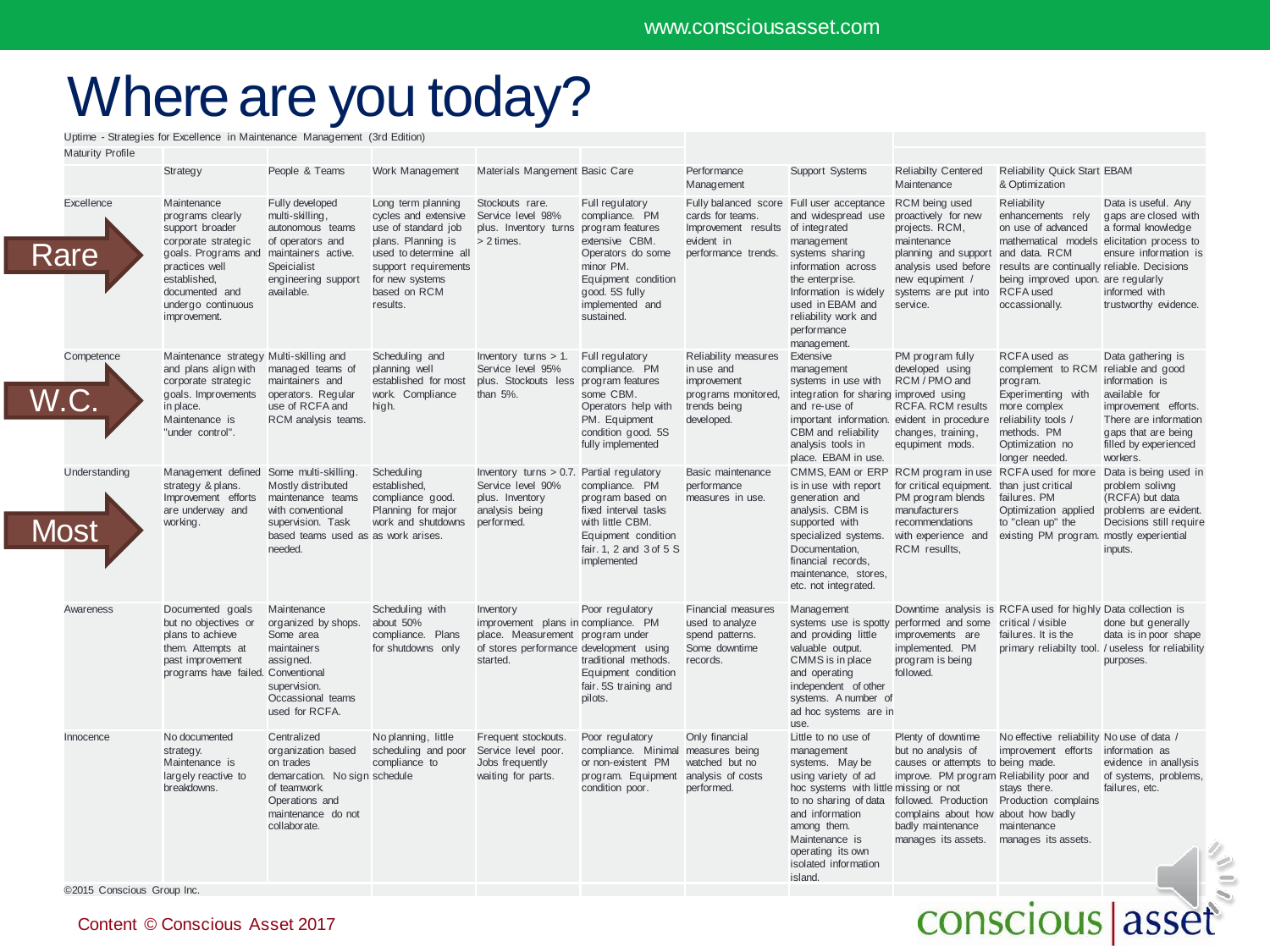#### Get recognized for your achievements

- You work hard to improve
- Get recognized
- **-Help increase the** standard
- **Participation is winning**
- **Are you courageous** enough? Participate!
- Congratulations to all who participated this year, and…